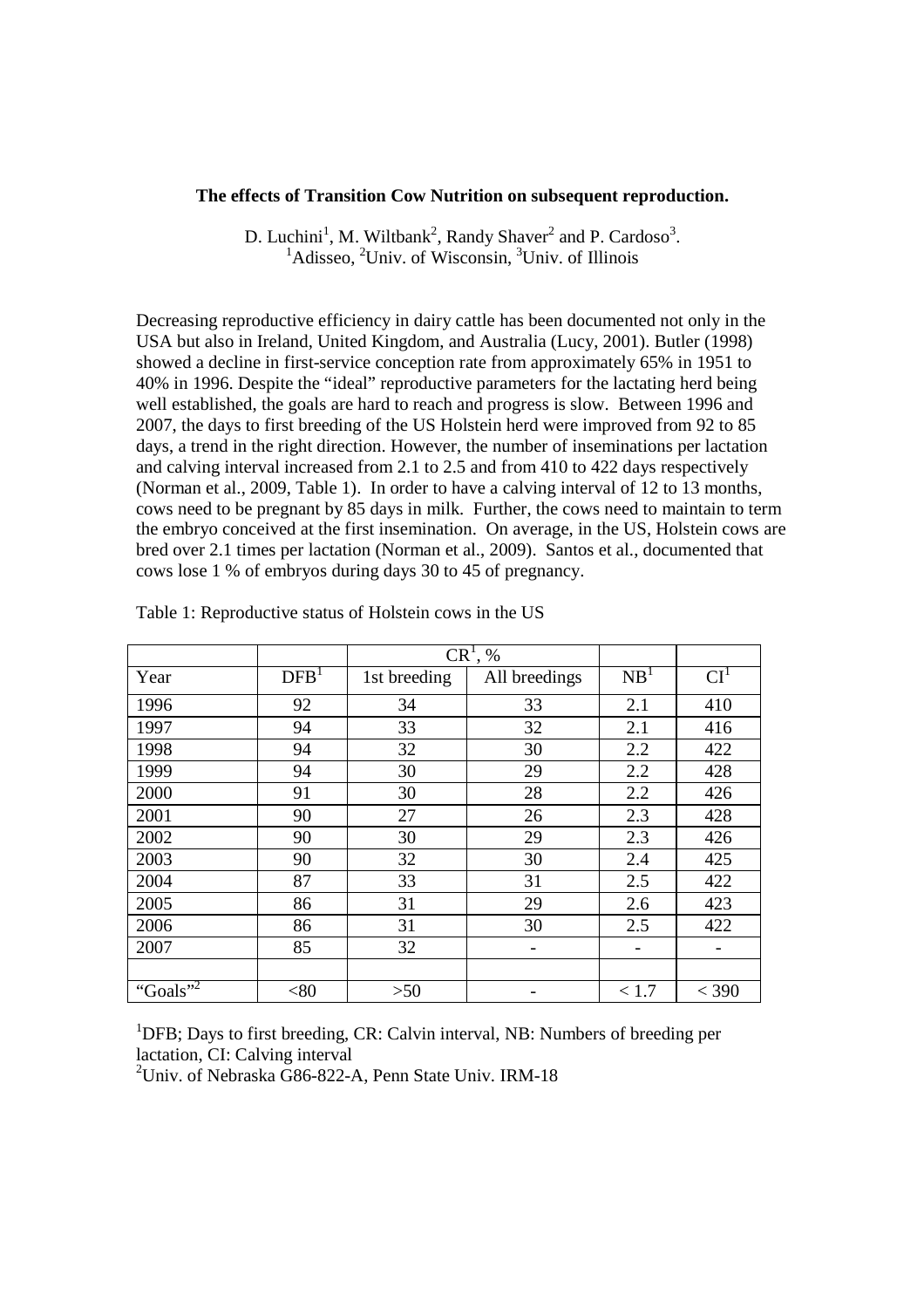The Pregnancy Rate (PR) depends on both Heat Detection (HD) and Conception Rate. Improving the HD would improve the PR. Over the last several years, many insemination protocols have been designed to better synchronize heat, thus improving the odds of success to improve the PR. However, less than 50% of the cows become pregnant at first insemination, therefore cows need to be inseminated at least twice (Lucy, 2012). Lucy recommends a re-synchronization protocol prior to the second insemination to increase the efficiency of reducing the interval between inseminations. Despite the availability ofmany successful HD/synchronizing protocols, the ultimate goal must still be to create a healthy uterine environment to ensure the embryo reaches term. Success or failuredepends on what happens during the transition period.

## **Reproduction and Nutrition**

Nutrient demands for milk synthesis are increased in early lactation, and if no compensatory intake of nutrients is achieved to cope with milk production requirements, reproductive functions (i.e., synthesis and secretion of hormones, follicle ovulation, and embryo development) may be depressed. The incidence of diseases and disorders can be high during the periparturient period and have a negative impact on reproductive performance. The risk of pregnancy was reduced if cows lost more than one body condition score (BCS) unit (Butler, 2003 2005; Santos et al., 2008).

Milk production increases faster than energy intake in the first 4 to 6 weeks after calving. High yielding cows will experience negative energy balance (NEB) and blood concentrations of non-esterified fatty acids (NEFA) increase, and concentrations of insulin-like growth factor-I (IGF-I), glucose, and insulin are low. If extreme, these changes in blood metabolites and hormones may compromise ovarian function and fertility (Butler, 2005).

Different nutritional strategies have been proposed to improve reproduction of the dairy cow with no detrimental effect on lactation performance. Feeding high quality forages, increasing the concentrate:forage ratio, or adding supplemental fat to diets are some of the most common ways to improve energy intake in cows. Reproduction of dairy cattle may be benefited by maximizing DMI during the transition period, minimizing the incidence of peri-parturient problems.

# **Postpartum Cyclicity**

The NEB experienced by dairy cows antagonizes the resumption of ovulatory cycles. During early postpartum, reproduction is deferred in favor of individual survival. In the modern dairy cow, lactation becomes the priority, in detriment to reproductive functions. During periods of energy restriction, oxidizable fuels consumed in the diet are prioritized toward essential processes such as cell maintenance, circulation, and neural activity (Wade and Jones, 2004). Homeorhetic controls in early lactation assures that body tissue (adipose stores and muscle), will be mobilized in support of milk production (Kuhla et al. 2011). Delayed ovulation has been linked repeatedly with energy status (Butler, 2003). Energy shortage reduces the frequency of pulses of luteinizing hormone, therefore impairing follicle maturation and ovulation.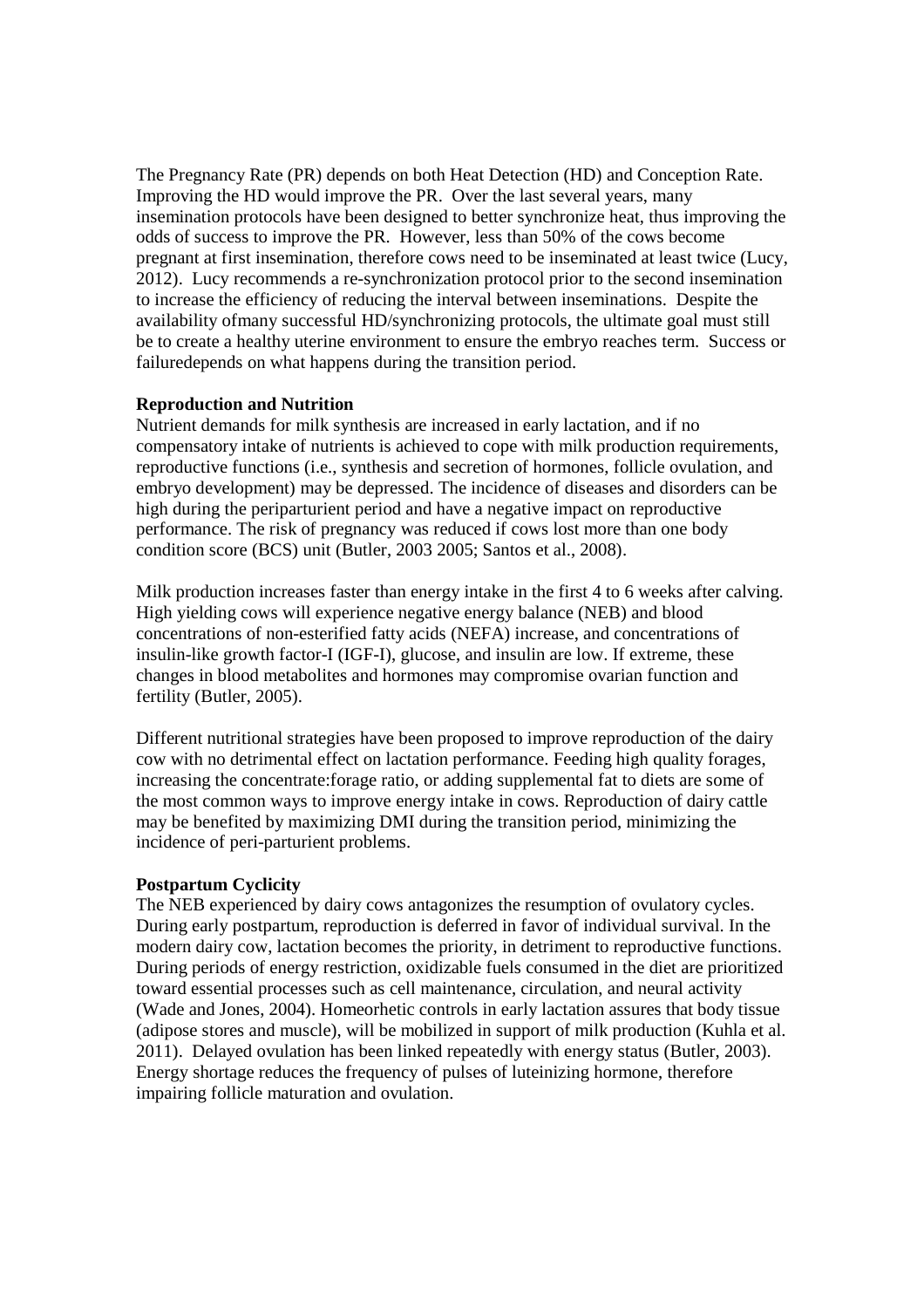Usually, the first ovulation after calving in dairy cattle occurs 10 to 14 d after the nadir of NEB (Butler, 2003). Drastic weight and BCS losses caused by inadequate feeding or disease are associated with anovulation and anestrus in dairy cattle. Cows with low BCS at 65 d postpartum are more likely to be anovular (Santos et al., 2008, Carvalho et al, 2014), which compromises reproductive success at first postpartum insemination. Extended postpartum anovulation or anestrus extends the period from calving to first artificial insemination (AI) and reduces fertility during the first postpartum service (Santos et al., 2008). Anovular cows not only have reduced estrus detection and conception rates, but also have lower % pregnancies per AI (Carvalho et al., 2014). The timing of the first postpartum ovulation determines and limits the number of estrous cycles occurring before the beginning of the insemination period. In most dairy herds, fewer than 20 % of cows should be anovulatory by 60 d after calving (Santos et al., 2008).

Feeding management that minimizes loss of BCS during the early postpartum period and incidence of metabolic diseases during early lactation should increase the number of cows experiencing first ovulation during the first 4 to 6 weeks after calving.

#### **Energy**

The early-lactation NEB and a subsequent failure to replenish body energy stores have been associated with reduced reproductive performance (Butler and Smith, 1989; Buckley et al., 2003; Roche et al., 2007). Drackley (2006) reported that variation in energy balance in postpartum Holstein cows was influenced most strongly by DMI ( $r =$ 0.73) and less by milk yield ( $r = -0.25$ ). Therefore, differences in NEB between cows are more related to how much energy they consume than with how much milk they produce. Plasma progesterone concentrations are affected by the energy balance of dairy cows. Glucose, insulin, and IGF-I, which are low during periods of NEB, together with progesterone have been shown to affect folliculogenesis, ovulation, and steroid production in vitro and in vivo (Thatcher et al., 2011). Even though the exact mechanism by which energy affects secretion of reproductive hormones is not well defined, it is clear that lower levels of blood glucose, IGF-I, and insulin may mediate this process. Post calving NEB three weeks after calving was not related with milk yield, or solid corrected milk yield, but it was highly correlated with early post-partum DMI (Drackley, 2006). Therefore, improving DMI during early lactation may improve reproductive performance.

### **What happens during transition affects the cow's reproduction.**

In a recent retrospective study, Carvalho et al*.*, 2014) evaluated the effect of BCS near TimedAI (TAI) on reproductive performance of lactating dairy cows treated with Double-Ovsynch (Souza et al., 2008, Herlihy et al., 2012) to induce cyclicity and synchronize ovulation. Cows with low BCS  $(< 2.5)$  compared to higher BCS  $(> 2.75)$  had greater incidence of anovulation  $(12.3\%$  [21/171] vs. 4.9% [22/451]; P = 0.0006) and decreased pregnancies per AI (P/AI; 40.4% [105/260] vs. 49.2% [415/843]; P = 0.03). Consistent with this idea, in a second experiment Carvalho et al., 2014 observed a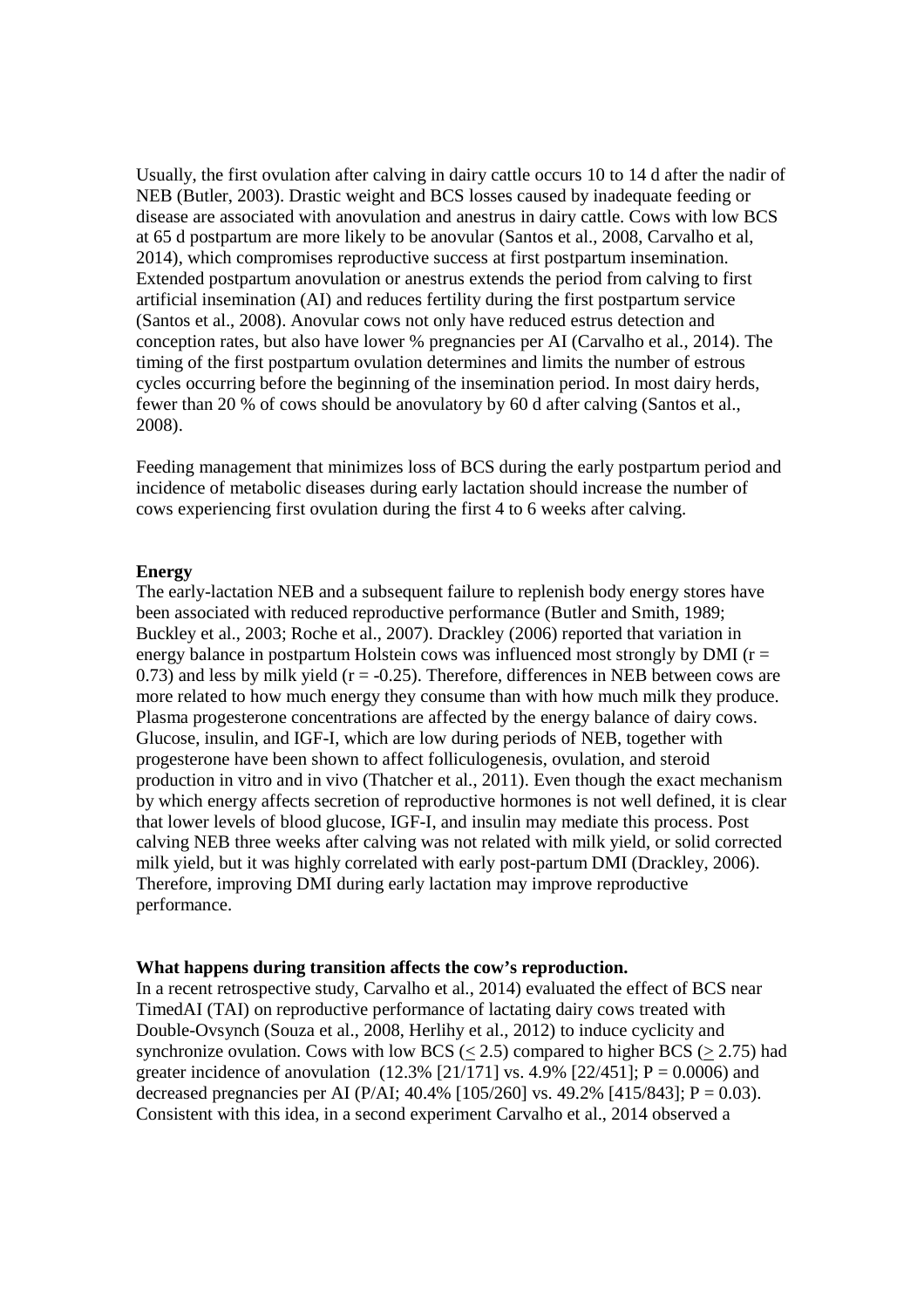significant effect on P/AI from cows that experienced a change in BCS between calving and 21 d after calving. The P/AI differed  $(P < 0.001)$  among BCS change categories and was greater for cows that gained BCS (83.5%; 353/423), intermediate for cows that maintained BCS (38.2%; 258/675), and least for cows that lost BCS (25.1%; 198/789). Thus, these results are consistent with the idea first introduced by Britt (1992), who postulated that energy status during the early post-partum period could alter follicular/oocyte quality resulting in negative effects on subsequent fertility in lactating dairy cows.



Figure 1: Impact of body condition losses on pregnancies per AI (P/AI

In conclusion, it seems clear that negative energy balance during the first three weeks after calving can have a negative impact on fertility at the first AI, even though the AI occurred more than five weeks after the original negative energy balance. The harmful effect of negative energy balance during the transition period is manifest in reduced embryo development during the first week after AI, suggesting a lingering effect of the transition problems on oocyte competence. Further, these results highlight the importance of providing the right feeding regime to the early lactation cows to minimize body weight losses.

## **The importance of amino acids**

Some amino acids are limiting for optimal milk production as evidenced by an increase in milk yield, percentage of milk protein, and milk protein yield after supplementation with specific, rumen-protected amino acids. The first three limiting amino acids for milk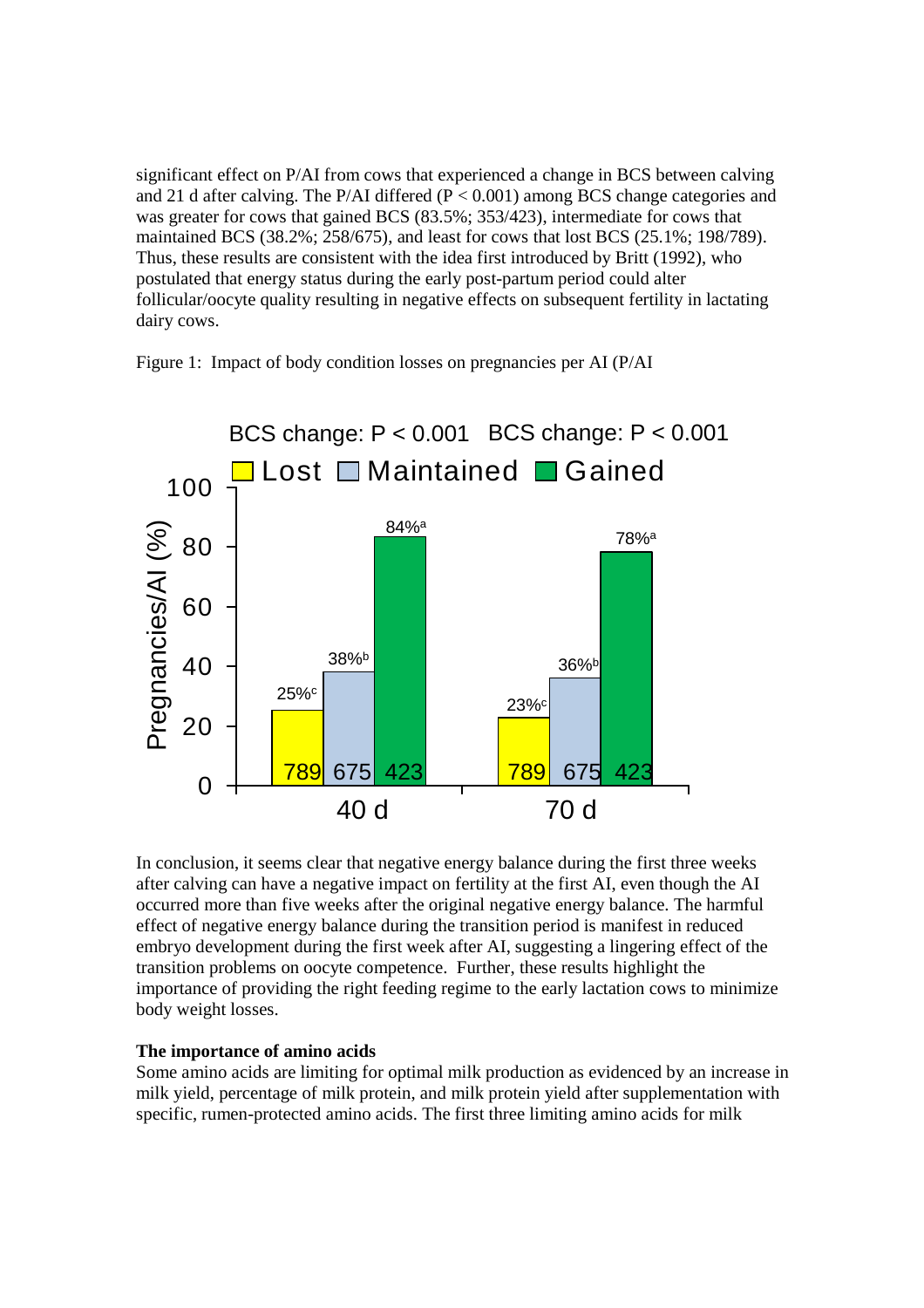production are considered to be Methionine, Lysine (NRC, 2001), and Histidine (Hutannen, 2002). In addition, many amino acids can have positive effects on physiological processes that are independent of their effects on synthesis of proteins (Wu, 2013).

Fertilization and the first few days of embryo development occur in the oviduct. By about 5 days after estrus the embryo arrives in the uterine horn. The embryo reaches the blastocyst stage by 6 to 7 days after estrus. The embryo hatches from the zona pellucida by about Day 9 after estrus and then elongates on Days 14-19. The elongating embryo secretes the protein interferon-tau that is essential for rescue of the corpus luteum and continuation of the pregnancy. By Day 25-28 the embryo attaches to the caruncles of the uterus and begins to establish a vascular relationship with the dam through the placenta. During all the time prior to embryo attachment, the embryo is free-floating and is dependent upon uterine secretions for energy and the building blocks for development, including amino acids. Thus, it is critical to understand the changes in amino acid concentrations in the uterus that accompany these different stages of embryo development.

The lipid profile of oocytes and early embryo can be influenced by the environment of the cow. Acosta et al., (2014) ran a trial with the objective to determine the effect of supplementing rumen-protected methionine on DNA methylation and lipid accumulation in preimplantation embryos of dairy cows. Lactating Holsteins entering their 2nd or greater lactation were randomly assigned to two treatments from  $30 \pm 2$  DIM to  $72 \pm 2$ DIM; Control (CON; n=5, fed a basal diet with a 3.4:1 Lys:Met) and Methionine (MET; n=5, fed the basal diet plus Smartamine M to a 2.9:1 Lys:Met). Embryos were flushed 6.5 d after artificial insemination. Embryos with stage of development 4 or greater were used for analysis. For lipids, fluorescence intensity of Nile Red staining was compared against a negative control embryo (subtraction of background). A total of 37 embryos were harvested from cows (MET= 16; CON=21). Cows receiving MET had greater ( $P=0.021$ ) lipid accumulation when compared with cows receiving CON. There were no treatment effects (P> 0.511) on number of cells or stage of development. In conclusion, cows supplemented with methionine produced embryos with higher lipid concentration when compared to CON which could potentially serve as an important source of energy for the early developing embryo.

Hugentobler, et al. (2007) summarized the concentrations of amino acids in plasma (average of days 0, 2, 3, 4 and 6 of estrous cycle), in the oviduct of crossbred beef heifers, and in the uterus (average days 6, 8, and 14 of estrous cycle). There was no effect of day of the cycle on oviductal concentrations of amino acids. Nine of the 20 amino acids were present at significantly greater concentrations in the oviduct than plasma indicating that mechanisms are present in the cells of the oviduct that allow concentration of amino acids. The uterus also had greater concentrations of many amino acids than found in plasma from cows on the same days of the estrous cycle. The amino acids that were most elevated in uterus, Asp, Asn, Glu, were mostly similar to the oviduct. In addition to the mechanisms that concentrate amino acids in the uterus in non-pregnant ruminants, there are additional mechanisms that result in further increases in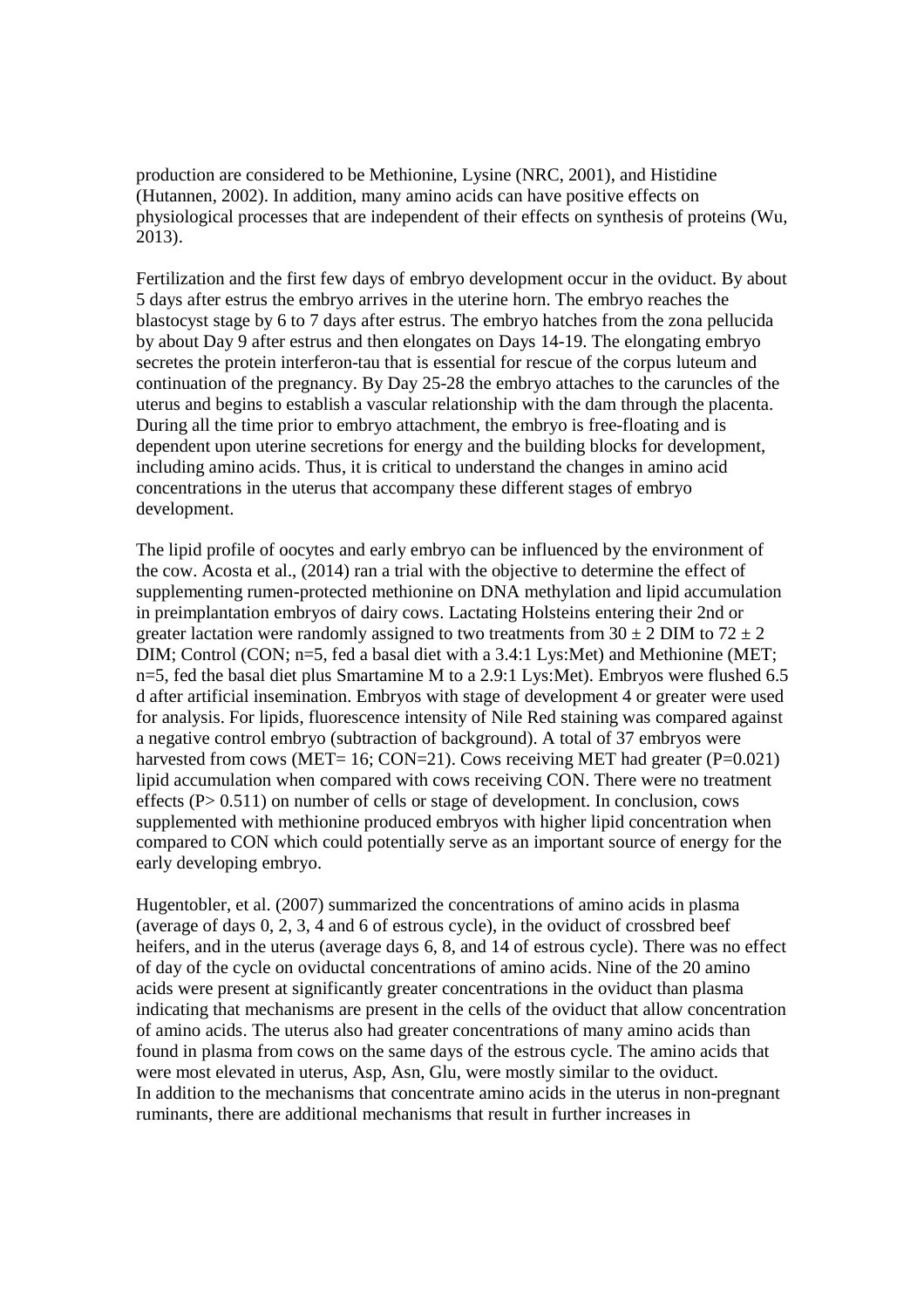concentrations of amino acids in the uterine lumen in pregnant ruminants near the time of embryo elongation (day 14-18). Three studies have provided amino acid concentrations near the time of embryo elongation; two in sheep (Gao et al., 2009c) and one in cattle (Groebner et al*.*, 2011). Although there seems to be very little change in amino acid concentrations between Day 10 and 16 in non-pregnant sheep, there are large increases from 3 to 23-fold in specific amino acids in the uterine lumen of pregnant sheep (Gao *et al.*, 2009c). In order to provide some idea of changes in uterine amino acids during early pregnancy, Wiltbank et al., (2014) combined the results from these 3 studies into a fold increase in amino acids during the time of embryo elongation. There is an increase in almost all amino acids at the time of embryo elongation. Of particular interest for dairy cattle, the three amino acids that are considered limiting for milk production, Met, His, and Lys, are the amino acids with the greatest increase in concentrations in the uterine lumen during embryo elongation (>10-fold increase on average from these three studies). Arginine is another amino acid that has been studied extensively in relation to reproduction (Lassala *et al.*, 2011, Wu *et al.*, 2013, Li et al., 2014) and it is also highly concentrated in the pregnant uterus

Thus, Arg, although not considered limiting for milk production under most circumstances, could be limiting for uterine blood flow and thereby limit reproductive efficiency of dairy cattle. Inadequate supply of other amino acids, particularly the limiting amino acids, Met, His, and Lys, could hinder the rapid development of the embryo that occurs between Day 14 and 19 in the pregnant cow or subsequent growth of embryonic, fetal, and placental tissues.

Disturbances in the temporal relationship between uterine blood flow, induction of uterine amino acid transport, uterine amino acid concentrations, embryonic growth, embryonic interferon-tau production, and rescue/regression of the corpus luteum may reduce fertility and increase pregnancy losses.

## **Effect of methionine on embryo development.**

One particularly interesting study (Coelho et al*.*, 1989) used serum from lactating dairy cows in the media to grow head-fold stage rat embryos (day 9.5 after breeding). Complete development of these embryos requires serum and development is normal in rat serum. When embryos are grown in serum from dairy cows embryonic development is abnormal when measured as total embryo protein, somite pairs, or percentage of the embryos that are abnormal (no neural tube closure, abnormal shape, no development of eyes and branchial arches). Supplementation of bovine serum with amino acids and vitamins produced normal development. Amino acid supplementation alone but not vitamin supplementation produced normal development. Use of serum from cows that were supplemented with rumen-protected methionine also produced normal embryo development. Thus, bovine serum has such low methionine concentrations that normal development of rat embryos is retarded.

The requirements for complete development of bovine embryos have not yet been determined. Current culture conditions allow development of bovine embryos to the blastocyst stage (day 7-8) and even allow hatching of a percentage of embryos (day 9),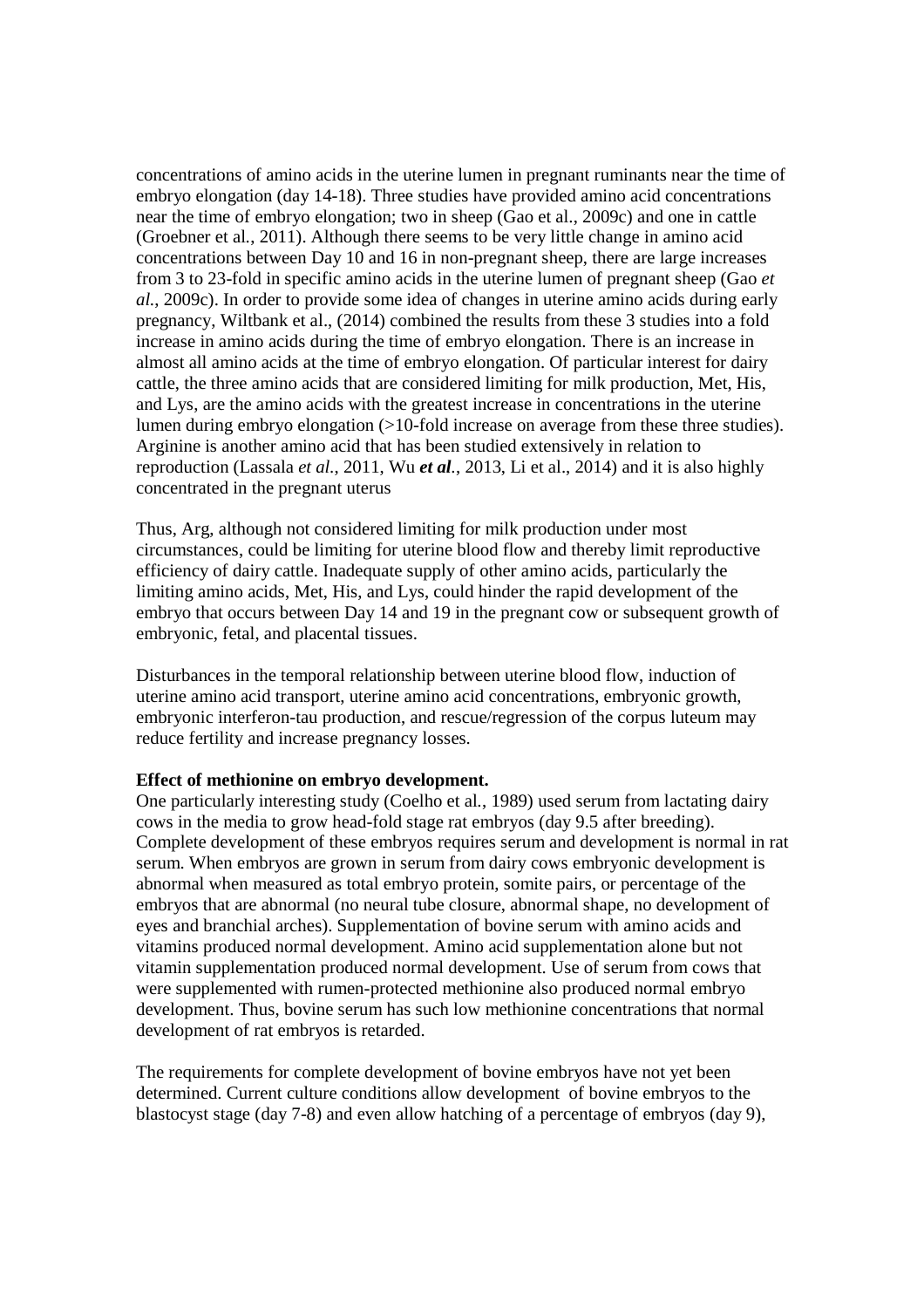however conditions have not been developed *in vitro* that allow elongation of embryos . The methionine requirements for cultured pre-implantation bovine embryos (day 7-8) was determined in studies from University of Florida (Bonilla et al*.*, 2010). There was a surprisingly low methionine requirement  $(7 \mu M)$  for development of embryos to the blastocyst stage by Day 7, however development to the advanced blastocyst stage by day 7 appeared to be optimized at around 21 µM (Bonilla et al*.*, 2010). Thus, the results of these studies indicated that development of morphologically normal bovine embryos did not require elevated methionine concentrations  $(>21 \mu M)$ , at least during the first week after fertilization.

A recent study (Ikeda et al*.*, 2012) evaluated whether methionine metabolism was required for normal development of bovine embryos. The researchers added ethionine or additional methionine to cultures of bovine embryos. Ethionine blocks metabolism of methionine into the one-carbon pathway (termed antimetabolite of methionine). Ethionine did not block development to the morula stage but blocked development to the blastocyst stage (Control=38.5%; Ethionine=1.5%). Development to the blastocyst stage in the presence of ethionine was partially restored by adding S-adenosylmethionine (SAM) which would restore the methylation pathway but not restore protein synthesis. Thus, methionine has an essential role in the development of the bovine embryo from morula to blastocyst, that is probably partially mediated by hypomethylation in the absence of sufficient methionine.

Souza et al., (2012a, b) recently evaluated the effect of supplementation with rumenprotected methionine on early embryo development in super-ovulated cows Super ovulation increased the number of embryos available and thus the statistical power to test the in vivo effects of methionine supplementation on early embryo development in lactating dairy cows. In this experiment, animals were blocked by parity and calving date and randomly assigned to two treatments differing in level of dietary methionine supplementation: 1) Methionine (MET); diet composed of (%DM) corn silage (39.7), alfalfa silage (21.8), HMSC (17.2), roasted soybeans (8.6), grass hay (4.6), canola meal (4.0), mineral-vitamin mix (2.7) and ProVAAL Ultra (w/Smartamine®, 1.4), formulated to deliver 2875 g MP with 6.8 Lys %MP and 2.43 Met %MP; 2) Control (CON); cows fed the same basal diet but replacing ProVAAl Ultra by ProVAAL Advantage (no added Smartamine®), formulated to deliver 2875 gr MP with 6.8 Lys %MP and 1.89 Met %MP. There was an increase in both kg of milk protein produced and percentage of protein in the milk (Souza et al*.*, 2012b). Thus, from a milk protein synthesis standpoint, methionine was concluded to be the first limiting amino acid. A large significant effect  $(P < 0.01)$  of feeding the rumen-protected methionine on circulating methionine concentrations (Control=16.8  $\mu$ M vs. Met-supplemented=22.9  $\mu$ M) was observed.

The researchers primary interest was the effect of supplemental Met on embryo quality (Souza et al*.*, 2012a). They evaluated a total of 570 embryos in this experiment and found no differences in fertilization or embryo quality. Thus, methionine supplementation did not alter early embryo development, at least from a gross morphological standpoint. Even though methionine supplementation during the later stages of follicle development and early embryo development may not have produced morphological changes in the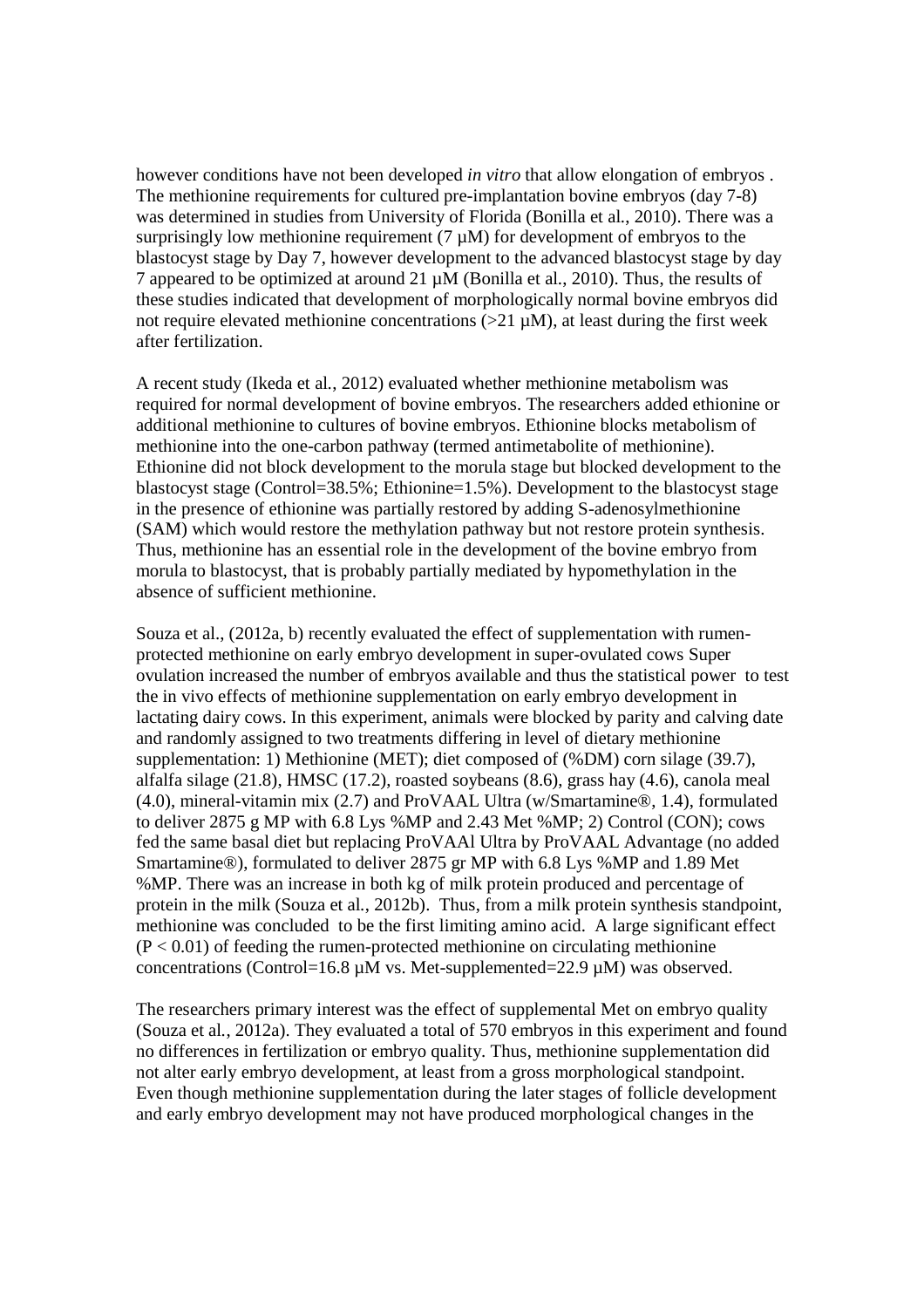early embryo, it is well known that methionine during this time can have effects on the epigenome of the embryo (Sinclair et al*.*, 2007). This means that the genes can be changed in such a way that they are not expressed in the same way due to addition of groups, generally methyl groups to the DNA of the cells. To test this hypothesis, Penagaricano et al., (2013), evaluated whether the embryos that were recovered from cows that had been supplemented or not supplemented with methionine had differences in gene expression. The objective was to evaluate the effect of maternal methionine supplementation on the transcriptome of bovine pre-implantation embryos. Only high quality embryos from individual cows were pooled and then analyzed by a powerful technique that allows evaluation of all genes that are expressed in these embryos, called RNA sequencing. Remarkably, the small difference in circulating methionine produced a substantial difference in expression of genes in the embryo. A total of 10,662 genes were significantly expressed in the bovine embryos. A total of 276 genes were expressed differently, statistically, in embryos from cows supplemented or not supplemented with methionine. Most of these genes were turned off in embryos from cows that were supplemented with methionine. This would be expected since methionine supplementation leads to methylation of the DNA and this can inhibit expression of some specific genes until cells differentiate to the appropriate stage when gene expression should commence (Wolff et al*.*, 1998, Burdge et al*.*, 2007). Thus methionine supplementation seemed to change gene expression in a way that may lead to improved pregnancy outcomes and improved physiology of the offspring. Further studies are needed to determine if these changes in gene expression lead to changes in embryo development, reduced pregnancy loss, and altered physiology of the offspring.

As a follow-up to the Souza et al. trial, researchers from the same laboratory at the Univ. of Wisconsin conducted a trial in a commercial dairy to test the hypothesis that cows fed a methionine enriched diet would: 1) increase milk protein production, 2) Increase the number of cows that are pregnant on days 28, 32 and 61 after TAI at day  $63\pm3$  and 3) Reduce pregnancy losses (Toledo et al., unpublished). A total of 309 cows (138 primiparous and 171 mulptiparous) were blocked by parity and randomly assigned to two treatments; 1) CON: Cows fed a ration formulated to deliver 2500 g of MP with 6.9% Lys (% MP) and 1.9 Met (% MP) and 2) RPM: Cows fed a ration formulated to deliver 2500 g of MP with 6.9% Lys % MP) and 2.3 & Met (% MP). Cows were randomly assigned to three pens with head-locks and fed a single basal TMR twice daily. From 28 to 128 DIM, after the AM milking, cows were head-locked for 30 minutes and the TMR of CON and RPM cows were individually top dressed with 50 g of DDG or 50 g of a mix of DDG (29 g) and Smartamine (21 g) respectively. Following a double ovsynch protocol, cows were inseminated and pregnancy checked at 28 (plasma Pregnancy Specific Protein-B concentration), and at 32, 47 and 61 d (ultrasound). Individual milk samples were taken once a month and analyzed for composition. There were no statistical differences in milk production or ECM, but RPM cows had a higher milk protein concentration (P< 0.01). Cow fed the methionine enriched diet had a lower pregnancy loss from 21 to 61 after AI (16.7 % RPM cows vs. 10.0% from CON cows; P=136). Pregnancy losses between days 28 and 61 were not different in the primiparous cows (12/8% CON and 14.6% RPM; P=0.54), however, pregnancy losses between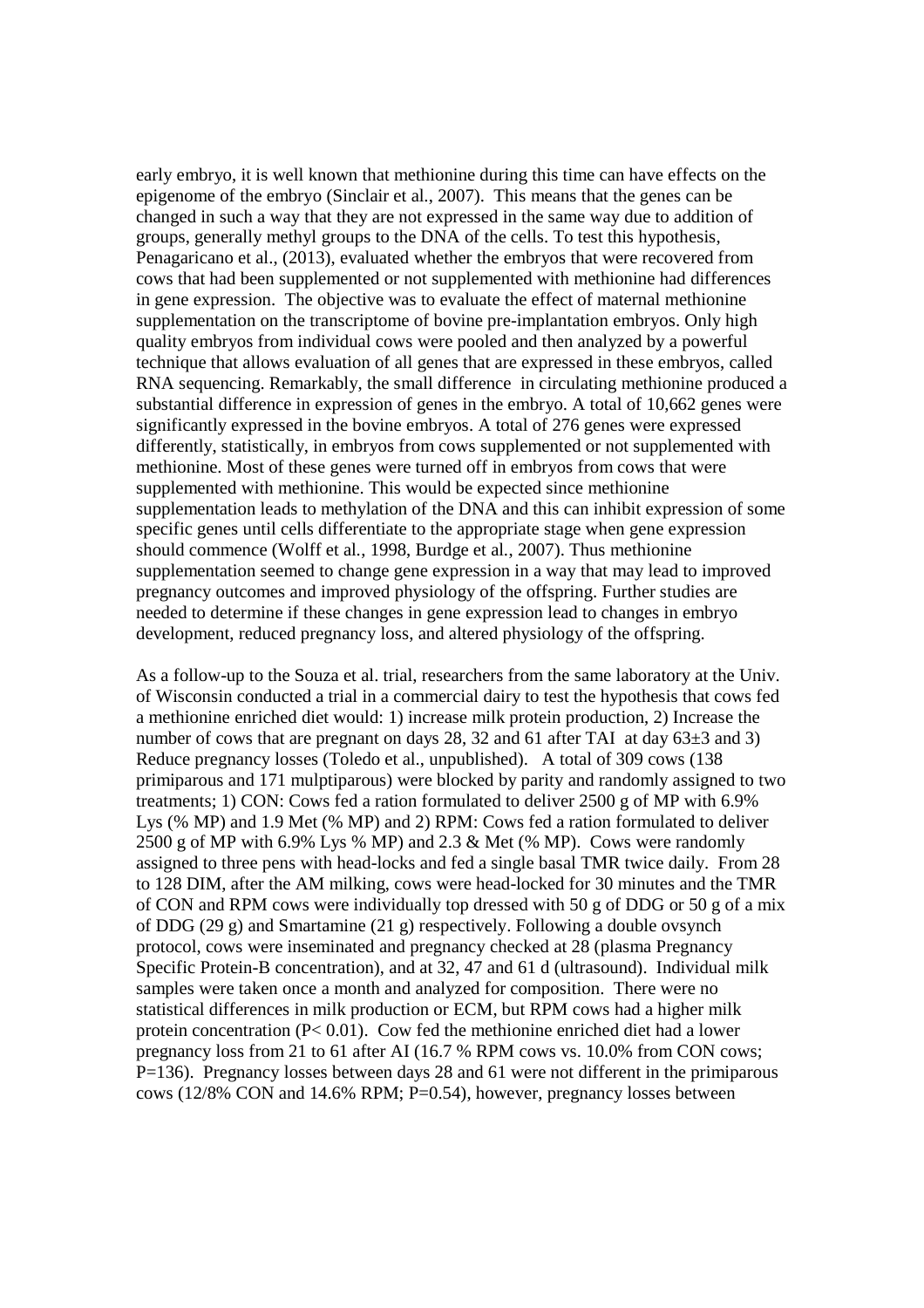treatments were significant for the multiparous cows (19.6% CON vs. 6.1% RPM; P=0.04, Figure 2).

Figure 2: Pregnancy losses between days 21 and 61 after timed AI of primiparous and multiparous cows fed a control diet (CON) or a methionine enriched diet (RPM)



Supplementation with limiting amino acids have shown positive benefits on milk protein content and yield. The elevated concentration of the amino acids, Met, His, and Lys, in the uterine fluid of pregnant cows near the time of embryo elongation suggests that elevated amounts of these amino acids may be critical for this important stage of embryo development. Supplementation of cows with methionine during the final stages of follicular development and early embryo development, until Day 7 after breeding, did not lead to gross morphological changes in the embryos but did result in dramatic differences in gene expression in the embryo. The lower pregnancy losses from cows fed a methionine enriched diets suggest that methionine favors the embryo survival, at least in multiparous cows. Further studies are needed to corroborate whether supplementation with methionine would have a beneficial impact on embryo survival and if these changes in the early embryo translate into changes in pregnancy outcomes or physiology of the resulting calf.

## **References:**

Acosta' D.A.V., A.C.Denicol, C. Skenendore, Z. Zhou; M.N. Corrêa' D. Luchini, P.J. Hansen, J.J. Loor, F. C. Cardoso. 2014. Effect of methionine supplementation on methylation and lipid accumulation of the preimplantation embryo in dairy cows. J Dairy Sci*,* 97 (E-Supple. 1):(Abstr).

Bonilla, L, Luchini, D, Devillard, E, Hansen, PJ. 2010. Methionine Requirements for the Preimplantation Bovine Embryo. J Reprod Dev, 56:527-532.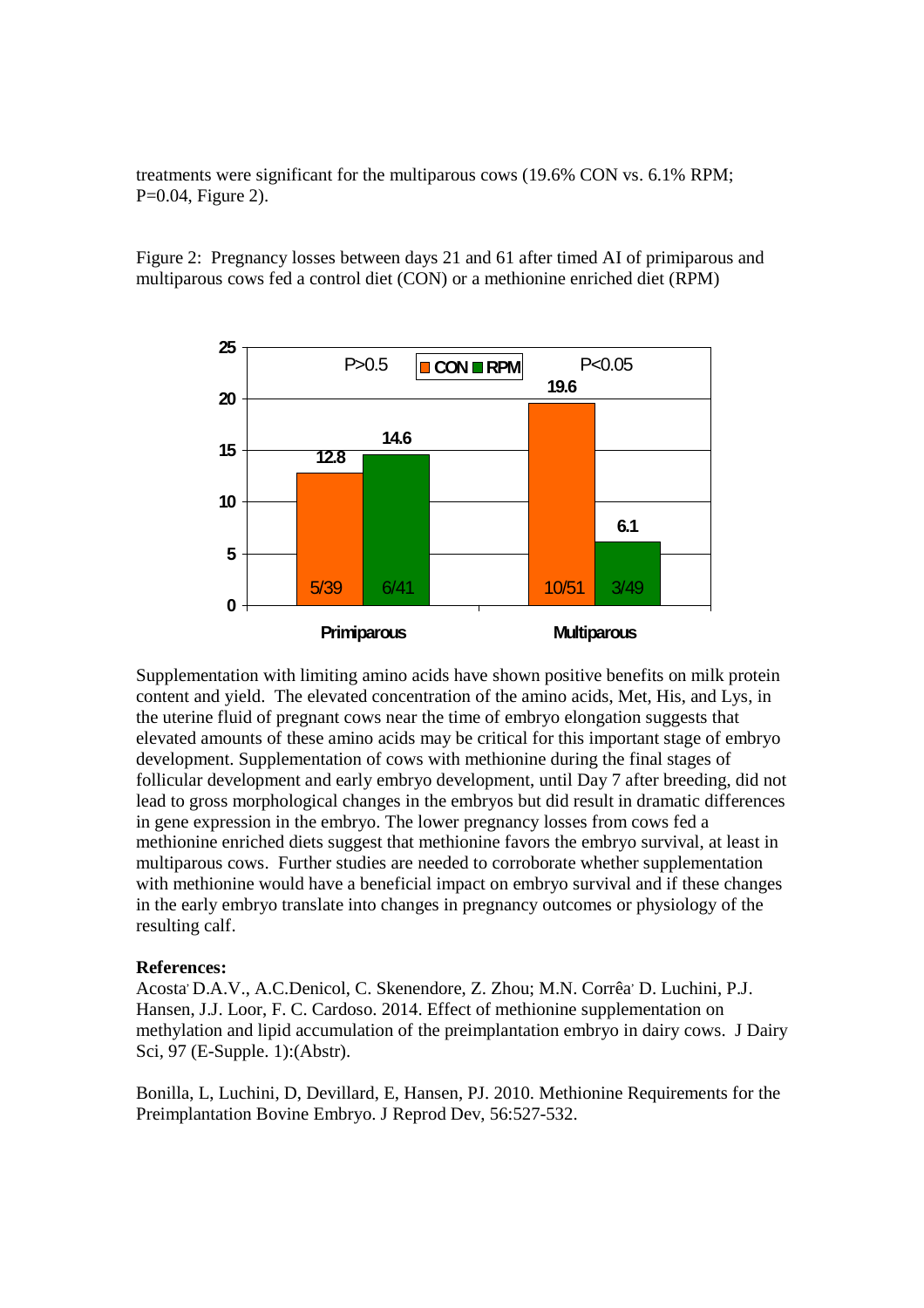Britt, JH. 1992. Impacts of early postpartum metabolism on follicular development and fertility. Proceedings of the annual convention-American Association of Bovine Practitioners, 24:39-43.

Butler, W.R. 1998. Review: Effect of protein nutrition on ovarian and uterine Physiology in dairy cattle. J. Dairy Sci. 81:2533

Butler, W.R. 2005. Inhibition of ovulation in the postpartum cow and the lactating sow. Livestock Prod. Sci. 98:5

Butler, W.R. 2003. Energy balance relationships with follicular development, ovulation and fertility in postpartum dairy cows. Livestock Prod. Sci. 83:211

Burdge, GC, Hanson, MA, Slater-Jefferies, JL, Lillycrop, KA. 2007. Epigenetic regulation of transcription: a mechanism for inducing variations in phenotype (fetal programming) by differences in nutrition during early life? *Br J Nutr*, 97:1036-1046.

Carvalho, PD, Souza, AH, Amundson, MC, Hackbart, KS, Fuenzalida, MJ, Herlihy, MM, Ayres, H, Dresch, AR, Vieira, LM, Guenther, JG, Grummer, RR, Fricke, PM, Shaver, RD, Wiltbank, MC. 2014. Relationships between fertility and postpartum changes in body condition and body weight in lactating dairy cows. *J Dairy Sci*, 97:1-18.

Coelho, CND, Weber, JA, Klein, NW, Daniels, WG, Hoagland, TA**.** 1989. Whole rat embryos require methionine for neural tube closure when cultured in cow serum. J Nutr, 119:1716-1725.

Drackley, J.K. 2006. Advances in transition cow biology: New frontiers in production diseases. Pages 24-34 in Production Diseases in Farm Animals. Proceedings 12th International Conference. N. Joshi and T. H. Herdt, ed. Wageningen Academic Publishers, Wageningen, The Netherlands.

Gao, H, Wu, G, Spencer, TE, Johnson, GA, Bazer, FW**.** 2009a. Select Nutrients in the Ovine Uterine Lumen. III. Cationic Amino Acid Transporters in the Ovine Uterus and Peri-Implantation Conceptuses. Biol Reprod, 80:602-609.

Gao, H, Wu, G, Spencer, TE, Johnson, GA, Bazer, FW. 2009b. Select Nutrients in the Ovine Uterine Lumen. IV. Expression of Neutral and Acidic Amino Acid Transporters in Ovine Uteri and Peri-Implantation Conceptuses. Biol Reprod, 80:1196-1208.

Gao, H, Wu, G, Spencer, TE, Johnson, GA, Li, X, Bazer, FW. 2009c. Select Nutrients in the Ovine Uterine Lumen. I. Amino Acids, Glucose, and Ions in Uterine Lumenal Flushings of Cyclic and Pregnant Ewes. Biol Reprod, 80:86-93.

Groebner, AE, Rubio-Aliaga, I, Schulke, K, Reichenbach, HD, Daniel, H, Wolf, E, Meyer, HHD, Ulbrich, SE. 2011. Increase of essential amino acids in the bovine uterine lumen during preimplantation development. Reproduction, 141.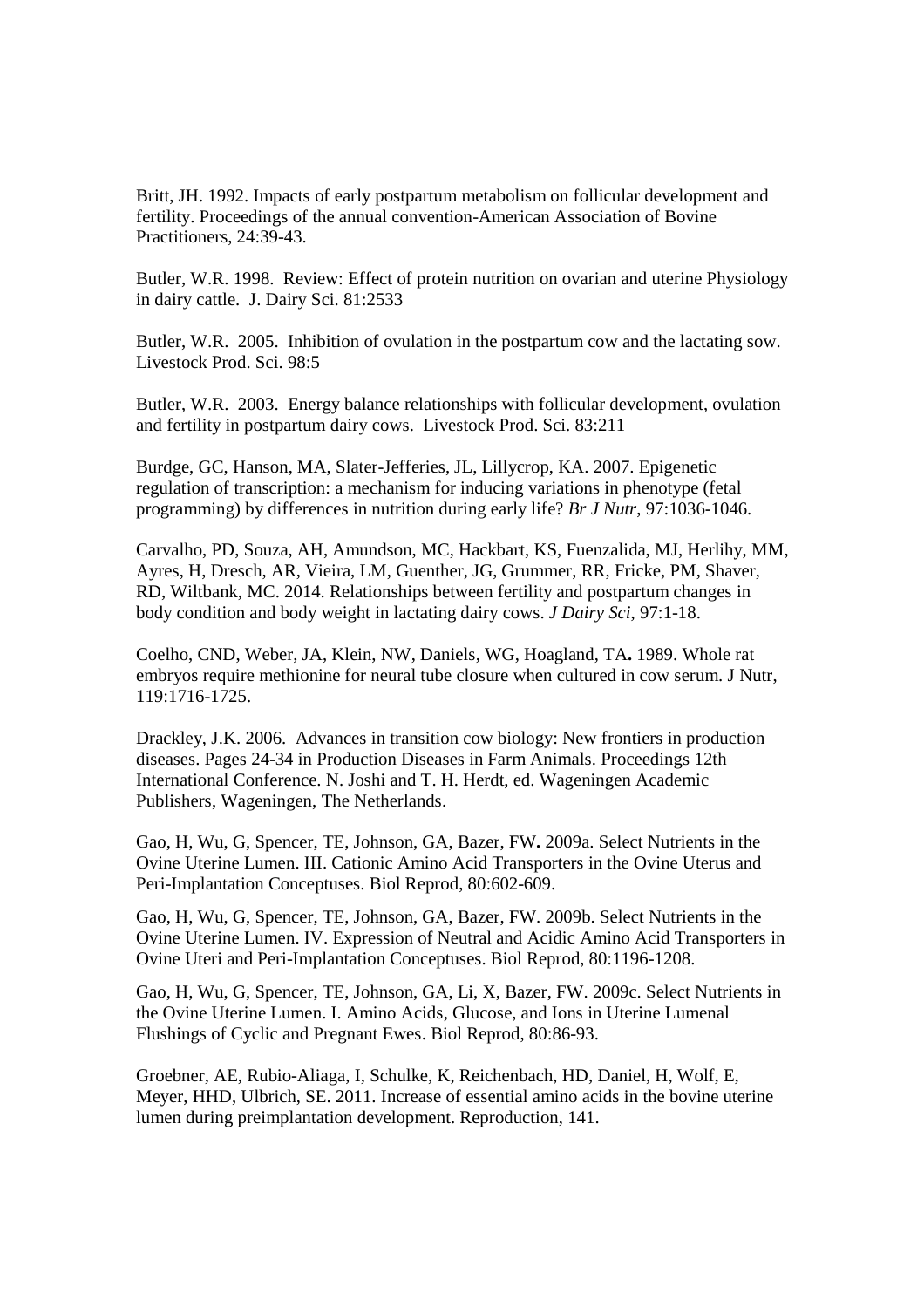Herlihy, MM, Giordano, JO, Souza, AH, Ayres, H, Ferreira, RM, Keskin, A, Nascimento, AB, Guenther, JN, Gaska, JM, Kacuba, SJ, Crowe, MA, Butler, ST, Wiltbank, MC. 2012. Presynchronization with Double-Ovsynch improves fertility at first postpartum artificial insemination in lactating dairy cows. J Dairy Sci, 95:7003-7014.

Hugentobler, SA, Sreenan, JM, Humpherson, PG, Leese, HJ, Diskin, MG, Morris, DG. 2010. Effects of changes in the concentration of systemic progesterone on ions, amino acids and energy substrates in cattle oviduct and uterine fluid and blood. Reprod Fertil Dev. 22:684-694.

Huhtanen, P., V. Vanhatalo, and T. Varvikko. 2002. Effects of abomasal infusions of histidine, glucose, and leucine on milk production and plasma metabolites of dairy cows fed grass silage diets. J. Dairy Sci. 85:204-216

Ikeda, S, Sugimoto, M, Kume, S. 2012. Importance of Methionine Metabolism in Morula-to-blastocyst Transition in Bovine Preimplantation Embryos. J Reprod Dev, 58:91-97.

Kuhla, B., G. Nurnberg, D. Albrecht, S. Gors, H. M Hammon and C. C. Metges. 2011. J. of Proteome Research. 10:4252-4262

Lassala, A, Bazer, FW, Cudd, TA, Datta, S, Keisler, DH, Satterfield, MC, Spencer, TE, Wu, G. 2011. Parenteral Administration of L-Arginine Enhances Fetal Survival and Growth in Sheep Carrying Multiple Fetuses. J Nutr, 141:849-855.

Lucy, M.C. 2001. Reproductive loss in high-producing dairy cattle: Where will it end? J. Dairy Sci. 84:1277

Lucy, M.C. 2012. Resynchronization programs for dairy cows. WCDS Advances in Dairy Technology. 24:95

National Research Council. 2001. Nutrient Requirements of Dairy Cattle. 7th rev. ed. Natl. Acad. Sci., Washington, DC.

Normand et al., 2009. Reproductive status of Holstein and Jersey cows in the United States. J. Dairy Sci. 92:3517

Penagaricano, F, Souza, AH, Carvahlo, PD, Driver, AM, Rocio, G, Hackbart, KS, Luchini, D, Shaver, RD, Wiltbank, MC, Khatib, H. 2013. Effect of maternal methionine supplementation on the transcriptome of bovine preimplantation embryos. PLoS ONE, 8:e72302 72301-72310.

Santos, J.E.P., T.R. Bilby, W.W. Thatcher, C.R. Staples and F.T. Silvestre. 2008. Long chain fatty acids of diets as factors influencing reproduction in cattle. Reprod. of Dom. Anim. 43(Suppl.2):23